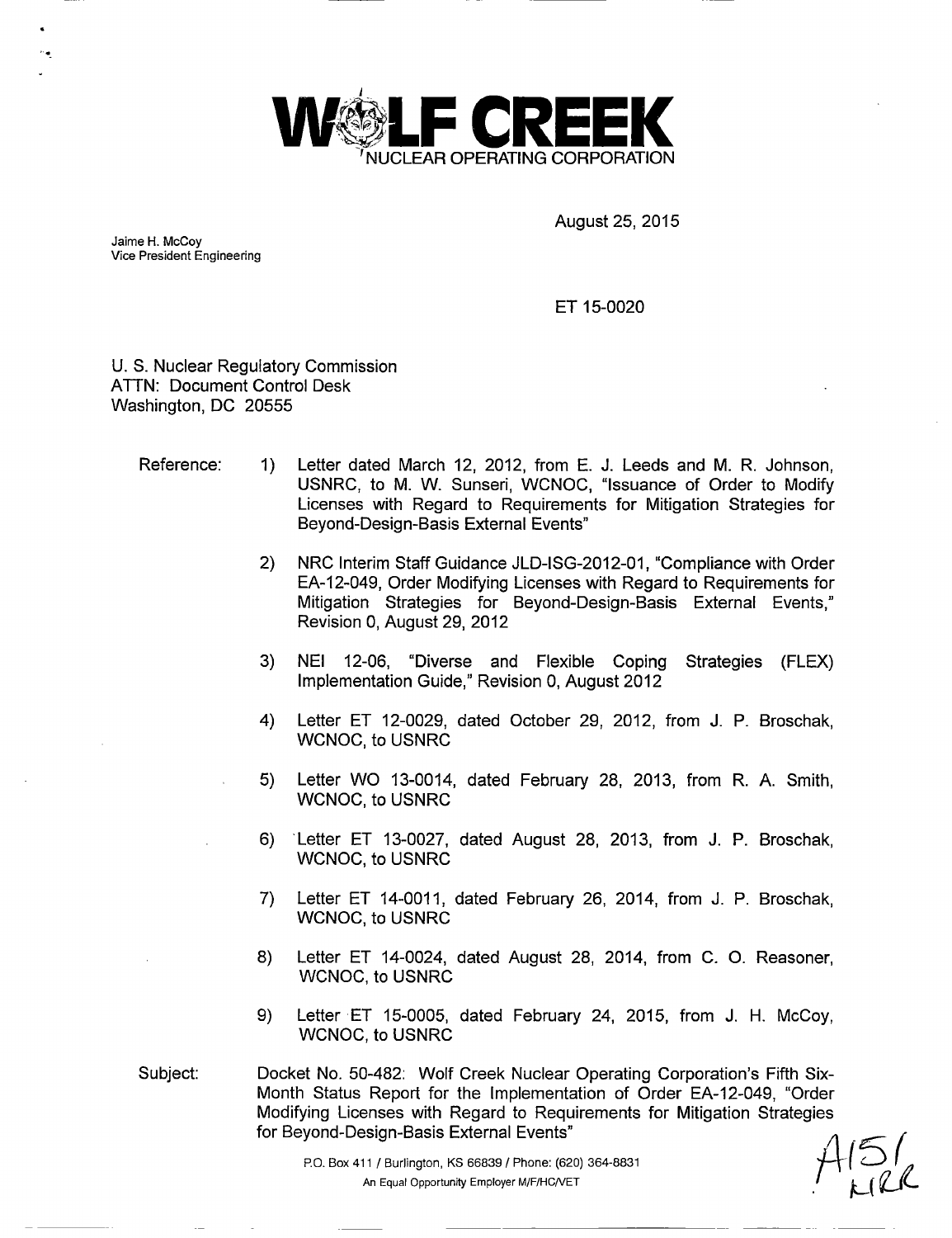ET 15-0020 Page 2 of 3

Gentlemen:

On March 12, 2012, the Nuclear Regulatory Commission (NRC) issued Order EA-12-049 (Reference 1) to Wolf Creek Nuclear Operating Corporation (WCNOC). Reference 1 was immediately effective and directs WCNOC to develop, implement, and maintain guidance and strategies to maintain or restore core cooling, containment, and spent fuel pool cooling capabilities in the event of a beyond-design-basis external event. Specific requirements are outlined in Attachment 2 of Reference 1.

Reference 1 required submission of an initial status report 60 days following issuance of the final interim staff guidance (Reference 2) and an Overall Integrated Plan (OIP) pursuant to Section IV, Condition C. Reference 2 endorses industry guidance document Nuclear Energy Institute (NEI) 12-06, "Diverse and Flexible Coping Strategies (FLEX) Implementation Guide," (Reference 3) with clarifications and exceptions identified in Reference 2. Reference 4 provided the WCNOC initial status report regarding mitigation strategies. Reference 5 provided the WCNOC OIP. References 6, 7, 8, and 9 provided the first, second, third, and fourth six-month status report for the implementation of Order EA-12-049, respectively.

Reference 1 requires submission of a status report at six-month intervals following submittal of the OIP. Reference 3 provides direction regarding the content of the status reports. The purpose of this letter is to provide the fifth six-month status report pursuant to Section IV, Condition C.2, of Reference 1, that delineates progress made in implementing the requirements of Reference 1. The attached report provides an update of milestone accomplishments since submittal of Reference 9, including any changes to the compliance method, schedule, or need for relief and the basis, if any.

This letter contains no commitments. If you have any questions concerning this matter, please contact me at (620) 364-4156, or Cynthia R. Hafenstine (620) 364-4204.

Sincerely,

 $\int \vec{a}$ 

Jaime H. McCoy

JHM/rlt

**Attachment** 

cc: M. L. Dapas (NRC), w/a C. F. Lyon (NRC), w/a N. H. Taylor (NRC), w/a Senior Resident Inspector (NRC), w/a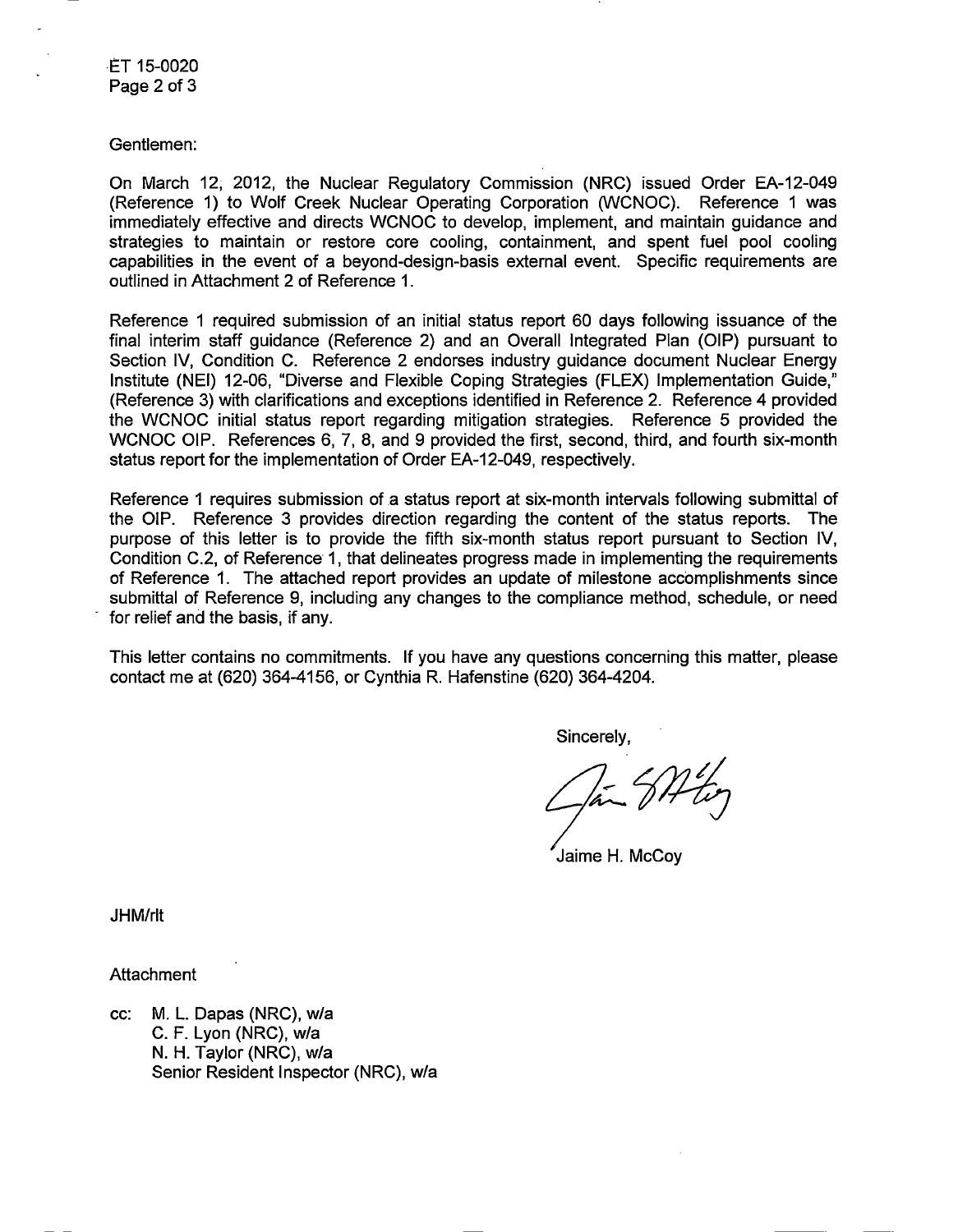ET 15-0020 Page 3of 3

#### **STATE OF KANSAS** ) ) S **COUNTY OF COFFEY** )

Jaime H. McCoy, of lawful age, being first duly sworn upon oath says that he is Vice President Engineering of Wolf Creek Nuclear Operating Corporation; that he has read the foregoing document and knows the contents thereof; that he has executed the same for and on behalf of said Corporation with full power and authority to do so; and that the facts therein stated are true and correct to the best of his knowledge, information and belief.

**ByZ** Bv Jaime H. McCoy<br>Vice President Engineering

SUBSCRIBED and sworn to before me this  $25\frac{\mu}{2}$ day of  $\mu$ uqust ,2015.

**NOAY** M ponmn x ire Notary( uli PUBLIC -July 24, 2019

Expiration Date 1/24/2019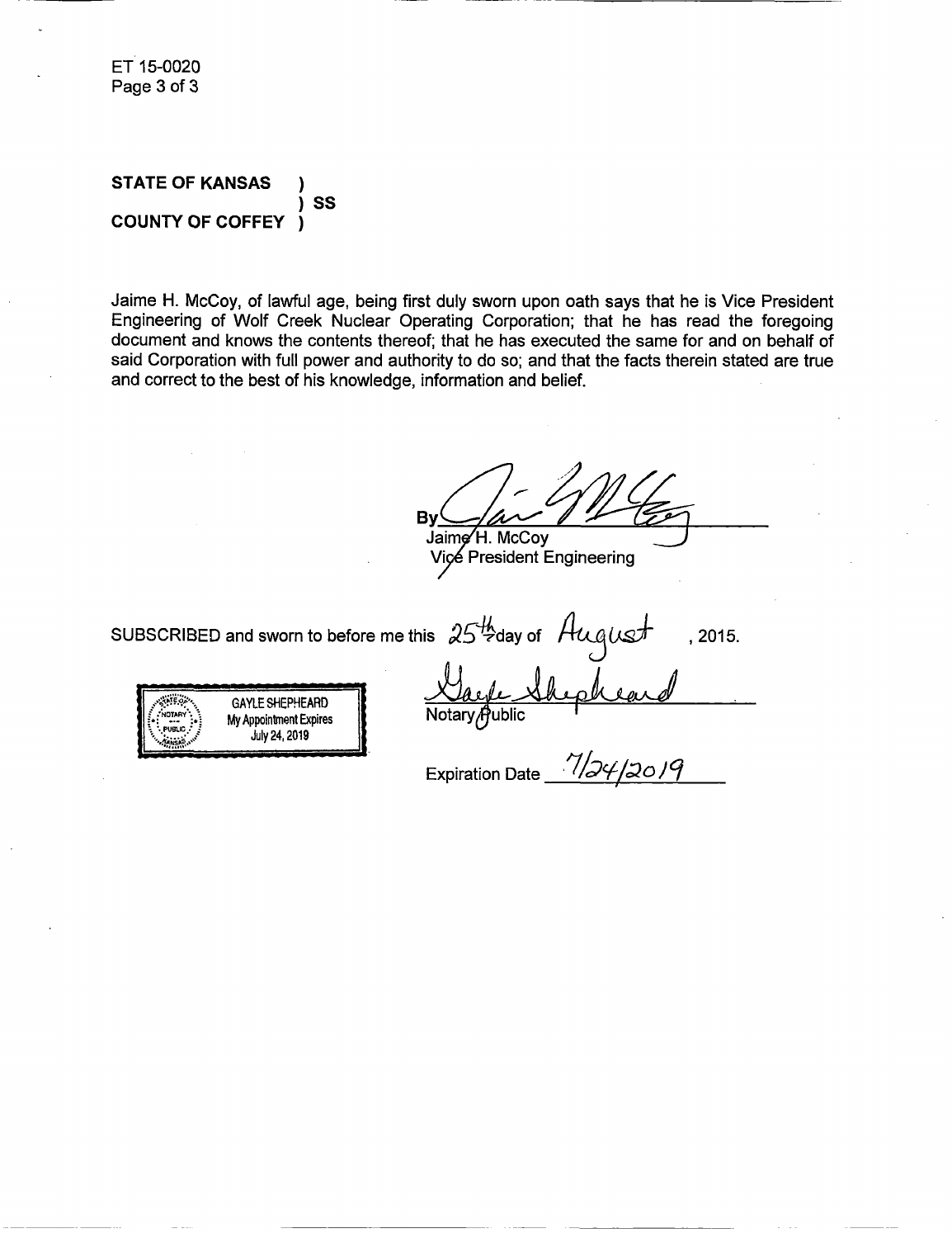# Wolf Creek Nuclear Operating Corporation's (WCNOC) Fifth Six-Month **Status Report for the Implementation of Order EA-12-049, "Order to Modifying Licenses with Regard to Requirements for Mitigation Strategies for Beyond-Design-Basis External Events"**

#### *1.* **Introduction**

WCNOC developed an Overall Integrated Plan (QIP) (Reference 1), documenting the diverse and flexible strategies (FLEX), in response to Reference 2. This attachment provides an update of milestone accomplishments since submittal of the QIP, including any changes to the compliance method, schedule, or need for relief/relaxation and the basis, if any.

## **2. Milestone Accomplishments**

As of **August** 5, 2015, the following milestones have been completed since the submittal of the last six-month status report (Reference 3).

- N-1 Walkdown (FLEX Modifications) Complete
- Develop Training Plan Complete

## **3. Milestone Schedule Status**

The following provides an update to Attachment 2 of the QIP. It provides the activity status of each item, and whether the expected completion date has changed. The dates are planning dates and are subject to change as design and implementation details are developed.

The revised milestone target completion dates do not impact the order implementation outage. Italicized text denotes that a Milestone was updated since the fourth six-month status update.

| <b>Milestone</b>                       | <b>Target</b><br>Completion<br><b>Date</b> | <b>Activity Status</b> | <b>Revised</b><br><b>Target</b><br><b>Completion</b><br><b>Date</b> |
|----------------------------------------|--------------------------------------------|------------------------|---------------------------------------------------------------------|
| Submit 60-Day Status Report            | Oct 2012                                   | Complete               |                                                                     |
| Submit Overall Integrated Plan         | Feb 2013                                   | Complete               |                                                                     |
| <b>Submit 6-Month Updates:</b>         |                                            |                        |                                                                     |
| Update 1                               | Aug 2013                                   | Complete               |                                                                     |
| Update 2                               | Feb 2014                                   | Complete               |                                                                     |
| Update 3                               | Aug 2014                                   | Complete               |                                                                     |
| Update 4                               | Feb 2015                                   | Complete               |                                                                     |
| Update 5                               | Aug 2015                                   | Complete               |                                                                     |
| <b>FLEX Strategy Evaluation</b>        | Apr 2013                                   | Complete               |                                                                     |
| <b>Walk-Throughs or Demonstrations</b> | Sep 2014                                   | <b>Not Started</b>     | Nov 2015                                                            |
| <b>Perform Staffing Analysis</b>       | Dec 2013                                   | On-Going               | May 2016                                                            |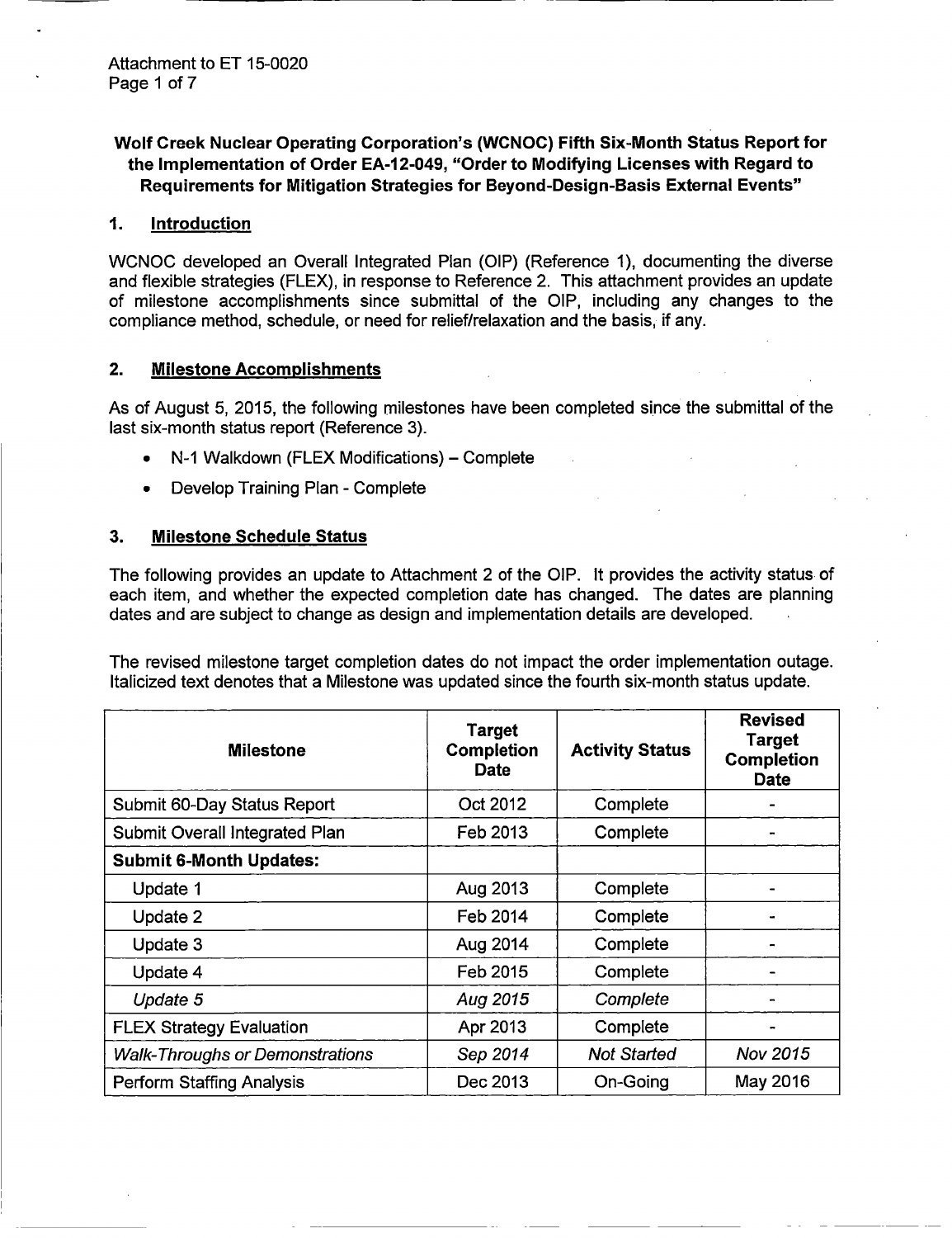| <b>Modifications:</b>                                                                        |                 |                    |          |
|----------------------------------------------------------------------------------------------|-----------------|--------------------|----------|
| <b>Modifications Evaluation</b>                                                              | Apr 2013        | Complete           |          |
| N-1 Walkdown                                                                                 | Apr 2014        | Complete           |          |
| <b>Design Engineering</b>                                                                    | Jan 2014        | Complete           |          |
| Condensate Storage Tank (CST)<br><b>Reinforcement Design Engineering</b>                     | Oct 2015        | On-Going           |          |
| <b>Implementation Outage</b>                                                                 | Feb 2015        | As Scheduled       | Sep 2016 |
| <b>FLEX Equipment:</b>                                                                       |                 |                    |          |
| Procure On-Site Equipment                                                                    | Dec 2014        | On-Going           | Dec 2015 |
| <b>Develop Strategies with Regional</b><br><b>Response Center (RRC)</b>                      | Nov 2013        | <b>Started</b>     | Oct 2015 |
| Install Off-Site Delivery Station (if<br>necessary)                                          | Sep 2014        | On-Going           | Sep 2016 |
| <b>Procedures:</b>                                                                           |                 |                    |          |
| <b>Pressurized Water Reactor Owners</b><br>Group (PWROG) issues NSSS-<br>specific guidelines | Jun 2013        | Complete           |          |
| Create WCGS FLEX Support<br>Guidelines (FSG)                                                 | Jun 2014        | On-Going           | Oct 2015 |
| <b>Create Maintenance Procedures</b>                                                         | <b>Jul 2014</b> | Started            | Mar 2016 |
| Training:                                                                                    |                 |                    |          |
| <b>Develop Training Plan</b>                                                                 | <b>Jul 2014</b> | Complete           |          |
| <b>Training Complete</b>                                                                     | Feb 2015        | <b>Not Started</b> | Sep 2016 |
| Submit Completion Report*                                                                    | Mar 2015        | <b>Not Started</b> | Jan 2017 |

\* The report will be submitted 90 days after the completion of Refueling Outage 21.

## 4. Changes to Complance Method

No changes have been made to the compliance method since the submittal of Reference 3.

## 5. Need for Relief/Relaxation and Basis for the Relief/Relaxation

WCNOC requested (Reference 4) relaxation for the implementation of Order EA-12-049. The Wolf Creek Generating Station (WCGS) FLEX strategies rely on the low leakage Reactor Coolant Pump (RCP) seals and a seismic and missile protected Condensate Storage Tank (CST). Compliance with the original Order EA-12-049 schedule requirement for full completion and implementation of mitigation strategies would have resulted in hardship or unusual difficulty without a compensating increase in the level of safety.

An extension of one additional refueling cycle was requested in Reference 4. Reference 10 approved the relaxation of the order implementation date. This moves the implementation date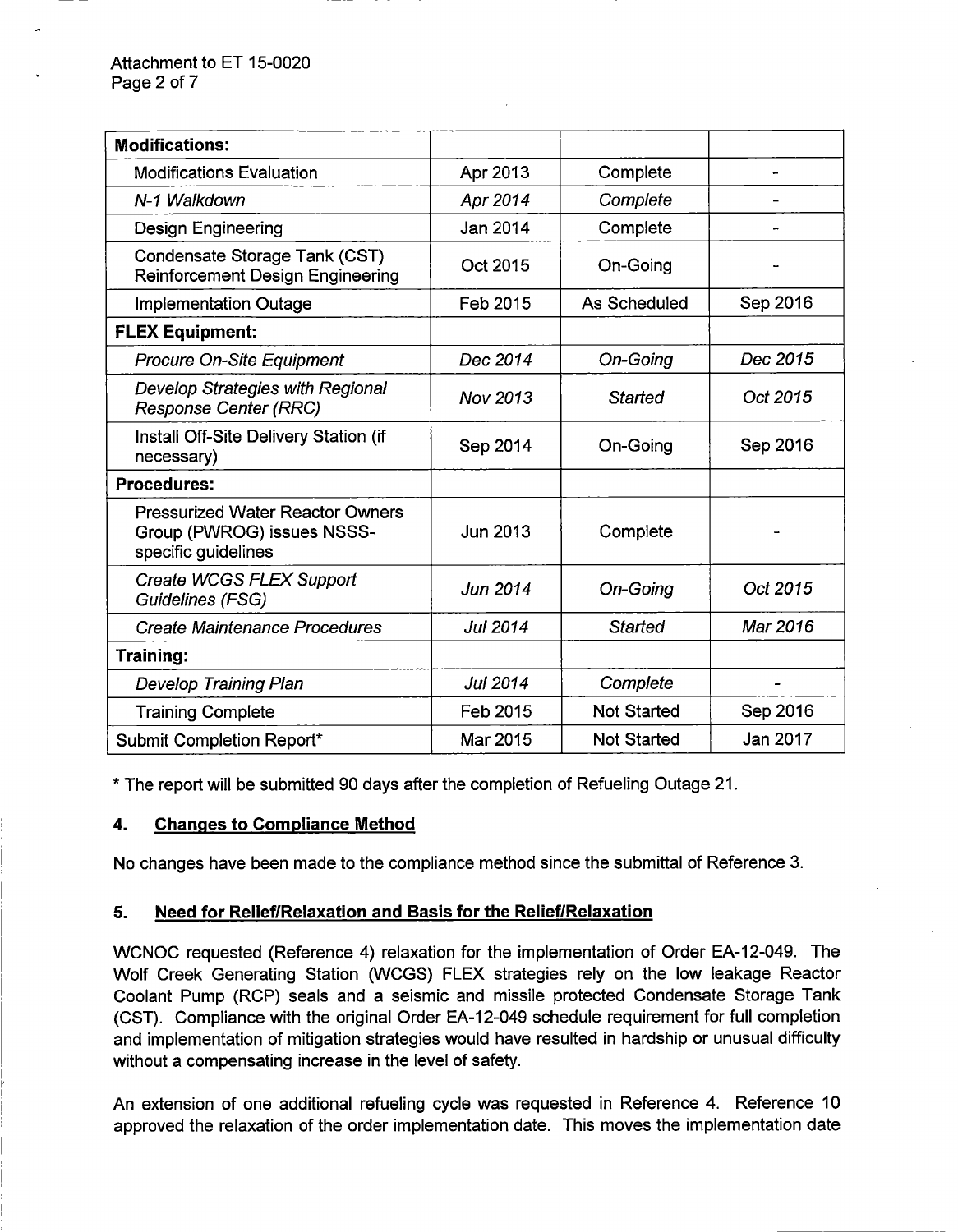$\overline{a}$ 

to completion of the fall 2016 refueling outage, which is still within the maximum allowed timeframe of December 2016.

## 6. Open Items from Overall Integrated Plan and Interim Staff Evaluation

The following table provides a summary of the open items documented in the OIP and the status of each item. Italicized text denotes that an Open Item was updated since the fourth sixmonth status update.

| Open<br>Item# | <b>Overall Integrated Plan Open Item</b>                                                                                                                                                                                                                                                              | <b>Status</b>                                                                                                                                                                                                                                                                                                                                                                       |
|---------------|-------------------------------------------------------------------------------------------------------------------------------------------------------------------------------------------------------------------------------------------------------------------------------------------------------|-------------------------------------------------------------------------------------------------------------------------------------------------------------------------------------------------------------------------------------------------------------------------------------------------------------------------------------------------------------------------------------|
| OI 1          | Finalize the location of the FLEX<br>storage building. The deployment<br>routes, distances, and times provided<br>in this report are bounded for the<br>currently proposed locations but will<br>be updated as necessary.                                                                             | Closed – The locations of the two FLEX<br>storage buildings have been selected.<br>Construction of both buildings has been<br>completed and the deployment routes<br>and distances have been confirmed.<br>The verification and validation process<br>(Milestone: Walk-Throughs or<br>Demonstrations) will confirm that<br>deployment times are consistent with<br>analysis values. |
| OI2           | Perform containment evaluation.<br>using GOTHIC, based on the<br>boundary conditions described in<br>Section 2 of NEI 12-06. Based on the<br>results of this evaluation, required<br>actions to ensure maintenance of<br>containment integrity and required<br>instrument function will be developed. | Closed - The Generation of Thermal<br><b>Hydraulic Information for Containment</b><br>(GOTHIC) analysis has been completed.<br>The containment structure and<br>instrumentation inside containment<br>critical to coping with an Extended Loss<br>of ac Power (ELAP) event are shown to<br>be acceptable following a 7-day duration<br>(Reference 5).                               |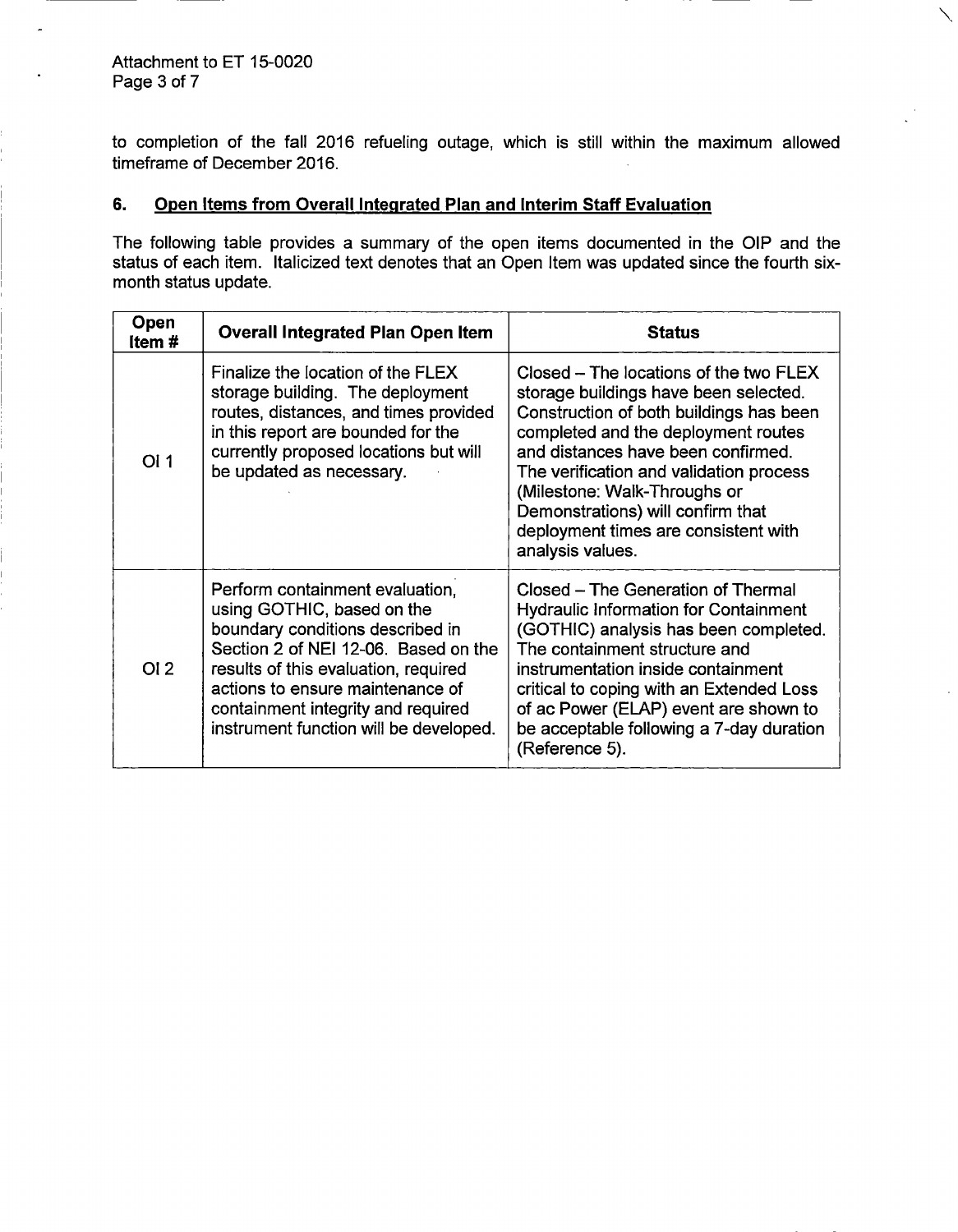ᅐ

l.

| Open<br>Item#   | <b>Overall Integrated Plan Open Item</b>                                                                                                                                                                                                                                                                                                                                  | <b>Status</b>                                                                                                                                                                                                                                                          |
|-----------------|---------------------------------------------------------------------------------------------------------------------------------------------------------------------------------------------------------------------------------------------------------------------------------------------------------------------------------------------------------------------------|------------------------------------------------------------------------------------------------------------------------------------------------------------------------------------------------------------------------------------------------------------------------|
| OI3             | The current CST and CST pipe chase<br>are non-seismic. Therefore, WCNOC<br>is currently pursuing two options; the<br>qualification and hardening of the<br>existing CST, or the construction of a<br>new 670,000 gallon seismically<br>qualified and missile protected CST.<br>One of these options must be<br>completed before the volume of the<br>CST can be credited. | On-Going - An evaluation was<br>performed to show that the existing CST<br>met current licensing basis for seismic<br>and tornado missile hazards (References<br>6, 7, and 9).                                                                                         |
|                 |                                                                                                                                                                                                                                                                                                                                                                           | The CST can withstand an Operating<br>Basis Earthquake (OBE) but will require<br>reinforcement in order to withstand a<br>Safe Shutdown Earthquake (SSE).                                                                                                              |
|                 |                                                                                                                                                                                                                                                                                                                                                                           | Evaluation and design activities,<br>ensuring the CST can be credited for all<br>of the required FLEX strategies, are on-<br>going. Necessary modification work will<br>be complete by the end of RF21.                                                                |
|                 |                                                                                                                                                                                                                                                                                                                                                                           | The CST pipe chase has been evaluated<br>and can withstand the current licensing<br>basis for seismic and tornado missile<br>hazards (Reference 12).                                                                                                                   |
| <b>OI4</b>      | Modify the RWST to protect it from<br>tornado missiles or identify a borated<br>source that is protected for tornados<br>and can be utilized to provide core<br>cooling when steam generators are<br>not available.                                                                                                                                                       | Started - Evaluation and design<br>activities, ensuring the RWST can be<br>credited for all of the required FLEX<br>strategies, are ongoing. Final<br>evaluations and necessary modification<br>work will be complete by the end of RF21<br>(References 6, 8, and 11). |
| OI <sub>5</sub> | For non-Class 1E instrumentation that<br>will be repowered using a temporary<br>battery, an analysis will need to be<br>performed to determine battery life<br>and frequency of replacing battery.                                                                                                                                                                        | Closed – The final plant strategies do not<br>rely on any equipment that is not<br>powered by a Class 1E source.                                                                                                                                                       |
| OI 6            | The method for isolating<br>accumulators during Reactor Coolant<br>System [RCS] inventory control has<br>not been finalized.                                                                                                                                                                                                                                              | Closed $-$ It was confirmed that the<br>accumulator isolation valves are on a<br>bus that is being re-powered for the<br>primary electrical FLEX strategy.                                                                                                             |
|                 |                                                                                                                                                                                                                                                                                                                                                                           | For the alternate electrical FLEX<br>strategy, nitrogen injection will be<br>prevented by venting the accumulators.                                                                                                                                                    |
| <b>OI</b> 7     | The method for repowering the SFP<br>cooling pumps has not been finalized.                                                                                                                                                                                                                                                                                                | Closed - Powering a Spent Fuel Pool<br>(SFP) cooling pump is a Phase 3<br>action. The pump will be re-powered by<br>a 4160V generator provided by the RRC.                                                                                                             |

╲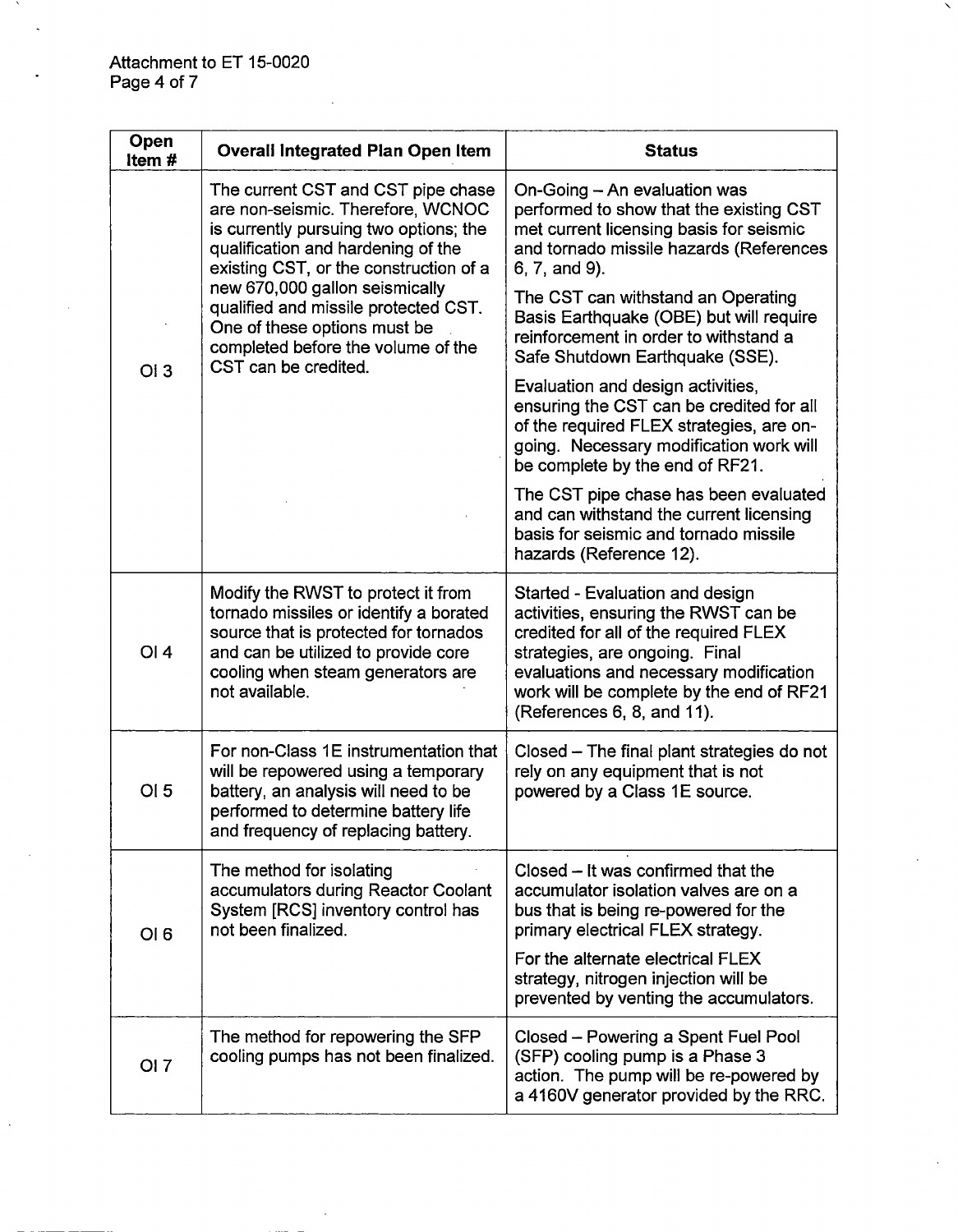The following table provides a summary of the open items documented in the Interim Staff Evaluation Report (Reference 15) and the status of each item.

| Open<br>Item# | <b>ISE Open Item</b>                                                                                                                                                                                                                                                                                                                                                                           | <b>Status</b>                                                                                                                                                                                                                                                                                                                                                                                                                         |
|---------------|------------------------------------------------------------------------------------------------------------------------------------------------------------------------------------------------------------------------------------------------------------------------------------------------------------------------------------------------------------------------------------------------|---------------------------------------------------------------------------------------------------------------------------------------------------------------------------------------------------------------------------------------------------------------------------------------------------------------------------------------------------------------------------------------------------------------------------------------|
| 3.1.1.2.A     | Verify that the potential for<br>liquefaction considerations to impede<br>movement of FLEX equipment<br>following a severe seismic event at<br>Wolf Creek are evaluated.                                                                                                                                                                                                                       | Not Started $-$ A review of the FLEX<br>deployment paths will be completed.                                                                                                                                                                                                                                                                                                                                                           |
| 3.1.1.2.B     | Verify that power that might be<br>required to deploy equipment, such<br>as power to open roll up doors at a<br>storage location, is evaluated.                                                                                                                                                                                                                                                | Closed - The deployment of FLEX<br>equipment will not require external<br>power. Equipment such as roll up doors,<br>will have provisions to be opened<br>manually.                                                                                                                                                                                                                                                                   |
| 3.2.1.8.A     | Verify resolution of the generic<br>concern associated with the modeling<br>of the timing and uniformity of the<br>mixing of a liquid boric acid solution<br>injected into the RCS under natural<br>conditions potentially involving two-<br>phase flow.                                                                                                                                       | Closed – WCNOC will conform to the<br>position expressed by the NRC staff in<br>the letter dated January 8, 2014 to the<br>PWROG (Reference 13). The NRC<br>letter states that the NRC staff has<br>reviewed the information submitted to<br>date and concluded that use of the<br>industry approach in PWROG letter OG-<br>13-284 dated August 19, 2013<br>(Reference 14) is acceptable with<br>clarifications listed in the letter. |
| 3.2.4.8.B     | Verify that instrumentation that will be<br>used to monitor portable/FLEX<br>electrical power equipment ensures<br>that: 1) the electrical equipment<br>remains protected (from an electrical<br>power standpoint - e.g., power<br>fluctuations) and, 2) the operator is<br>provided with accurate information to<br>maintain core cooling, containment,<br>and spent fuel cooling strategies. | Started - Analysis work has begun to<br>support this item.                                                                                                                                                                                                                                                                                                                                                                            |
| 3.4.A         | Verify the licensee has fully<br>addressed considerations (2) through<br>(10) of NEI 12-06, Section 12.2,<br>Minimum Capability of Off-Site<br>Resources, which requires each site<br>to establish a means to ensure the<br>necessary resources will be available<br>from off-site.                                                                                                            | Started – When finalized, a copy of the<br>RRC playbook will be provided to the<br>NRC for review.                                                                                                                                                                                                                                                                                                                                    |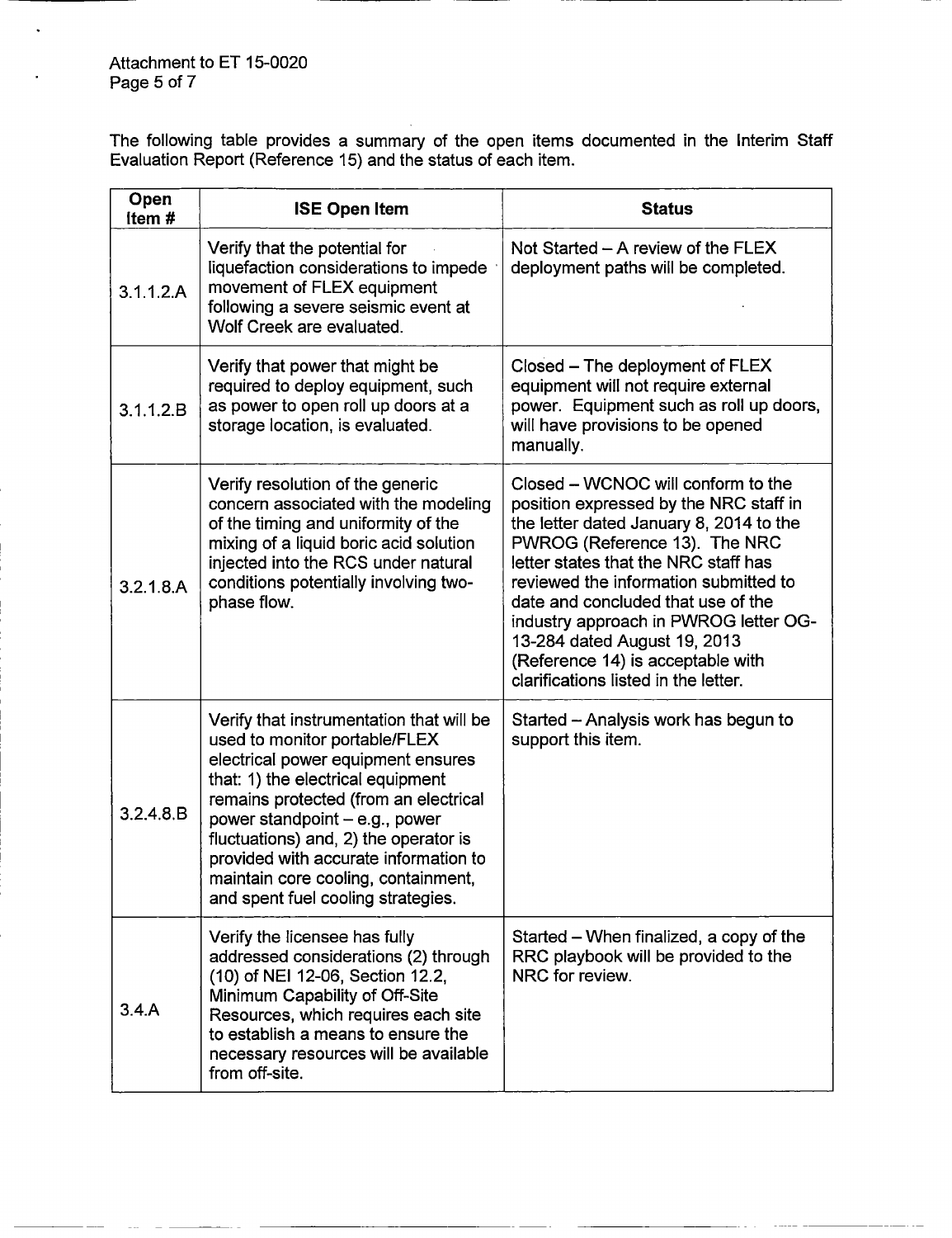#### **References**

- 1. WCNOC Letter WO 13-0014, "Overall Integrated Plan in Response to March 12, 2012 Commission Order Modifying Licenses with Regard to Requirements for Mitigation Strategies for Beyond-Design-Basis External Events," February 28, 2013. ADAMS Accession No. ML13070A026.
- 2. Letter from E. J. Leeds and M. R. Johnson, USNRC, to M. W. Sunseri, WCNOC, "Issuance of Order to Modify Licenses with Regard to Requirements For Mitigation Strategies for Beyond-Design-Basis External Events," March 12, 2012. ADAMS Accession No. ML12054A735.
- 3. WCNOC Letter ET 15-0005, "Wolf Creek Nuclear Operating Corporation's Fourth Six-Month Status Report for the Implementation of Order EA-12-049, 'Order Modifying Licenses with Regard to Requirements for Mitigation Strategies for Beyond-Design-Basis External Events'," February 24, 2014. ADAMS Accession No. ML15062A033.
- 4. WCNOC Letter WO 14-0023, "Request for Schedule Relaxation of NRC Order EA-12-049, Requirement IV.A.2, at Wolf Creek Generating Station," March 31, 2014. ADAMS Accession No. ML14097A072.
- 5. CN-OA-13-7, Revision 1, "Wolf Creek ELAP Containment Heat-Up," June 16, 2014.
- 6. 020542.13.01-C-001, Revision 0, "Condensate Storage Tank and Refueling Water Storage Tanks Tornado Missile Impact Analyses," November 2013.
- 7. 020542.13.01-C-002, Revision 0, "Structural Analysis of Condensate Storage Tank," November 2013.
- 8. 020542.13.01-C-003, Revision 0, "Condensate Storage Tank Valve House and Refueling Water Storage Tank Valve House Missile Impact and Seismic Analysis," December 2013.
- 9. 020542.13.01-C-004, Revision 0, "Condensate Storage Tank Pipe Stress Analysis," December 2013.
- *10.* Letter from E. J. Leeds, USNRC, to A. C. Heflin, WCNOC, "Wolf Creek Generating Station, Unit 1 - Relaxation of the Schedule Requirements for Order EA-12-049 'Issuance of Order to Modify Licenses with Regard to Requirements for Mitigation Strategies for Beyond Design Basis External Events'," May 20, 2014. ADAMS Accession No. ML14104A029.
- 11. 020542.13.01-C-008, Revision 0, "Refueling Water Storage Tank Pipe Stress Analysis," December 2013.
- 12. 020542.13.01-C-009, Revision 0, "Condensate Storage Tank Pipe Tunnel Evaluation," December 2013.
- 13. Letter from J. Davis, USNRC, to N. J. Stringfellow, PWROG, January 8, 2013. ADAMS Accession No. ML13276A183.